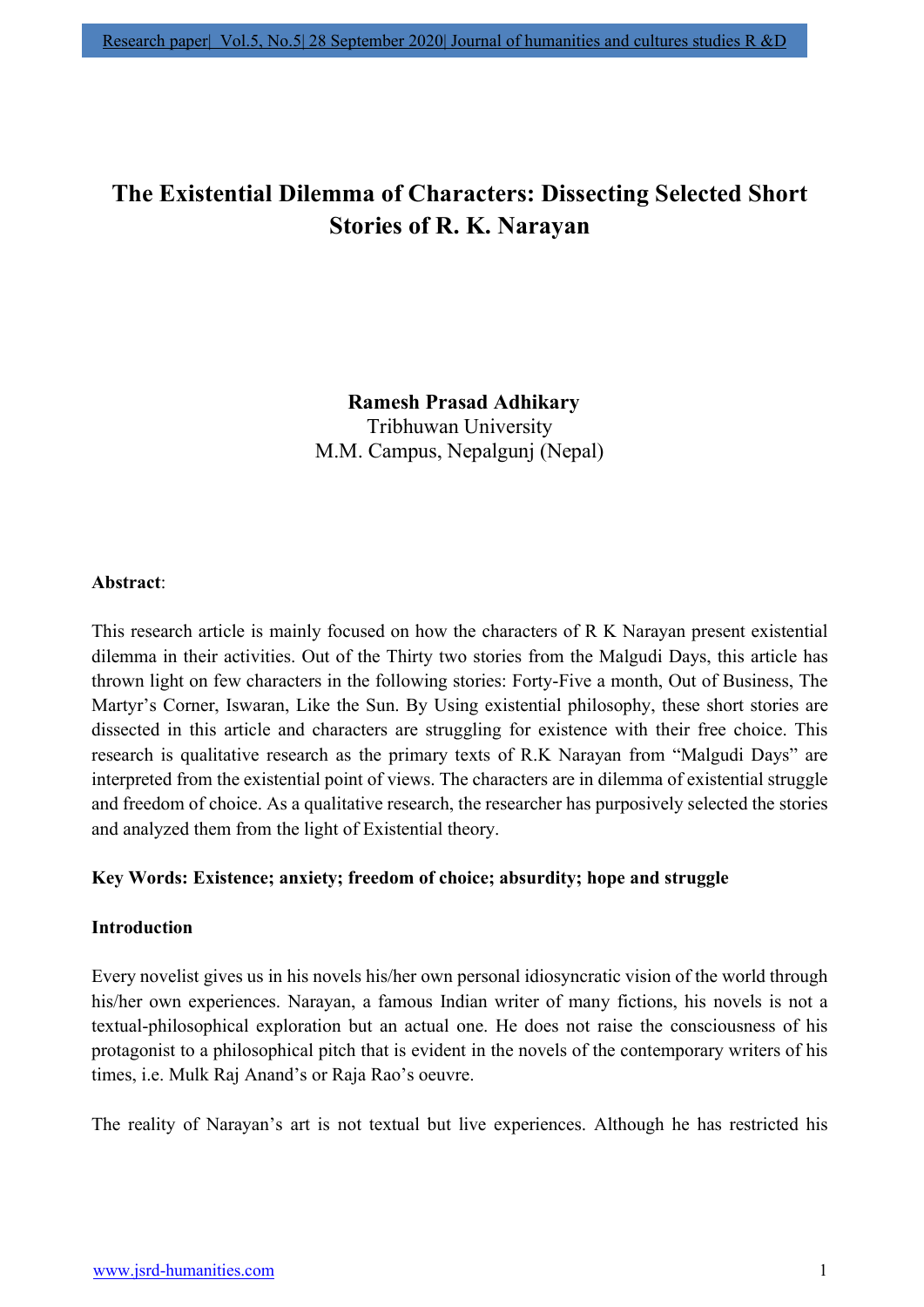narratives to the self-imposed boundaries, one must realize that his novels are replete with characters who have their own individuality, identity and who enjoy the vagaries and vicissitudes of life against all odds.

Narayan's work can be characterized as being simple and undemanding. His stories and novels are laced with humour, irony, moral with a blend of Indian myths, motifs and legends. His writings reflect on his upbringing too. He has been highly influenced by his grandmother Parvati, under whose care he was nurtured during his formative years. His writings have encapsulated the Hindu myths and ideals. Here William Walsh's words are apt: "The religious sense of Indian myths is a part of Narayan's grip of his reality, of his particular view of human life and his individual way of placing and ordering human feeling and experience." (1)

What one can say about Narayan is that he believes in the maxim: Experience is the best teacher. Human beings learn the lessons of life through their own experiences and they have a long lasting effect. They help one to mature and tackle the difficulties in life. The concept of freedom is not just confined to the realms of social and economic freedom. It is the freedom from mental makeup and emotional attitude, the need of the hour. They strive for freedom from sufferings and agonies. His characters belong to the middle class strata of life. He has attempted to show that his protagonists and other characters too not only go through physical suffering but also mental or psychological sufferings in life.

Adjacent study of Narayan's novels reveals that he has offered the woes and distress from various angles. The concept of self-alienation runs through the lives of his characters and they seek their identity, realize their self during their journey of life and thereby discover themselves. Thus they progress towards self-development. However the degree of sufferings may vary but one has to acknowledge and address them separately. In this context, Tabish Khair's views are as under:

> One has to address the issue of alienation in the context of Narayan's writings because Narayan's Malgudi however delineated is still a literary construct made of bricks of observation joined together by the cement of occlusion. And such constructs are seldom, if ever, ideologically innocent formations. (2)

Narayan has hunted to give expression to those folks who fail to observe the very purpose behind life and the significance of his existence in this hostile world. They face existential predicaments and this creates feelings of anxiety in everyone. The nature of existence cannot be changed. But by developing a positive attitude towards these predicaments, Narayan through his fiction presents his characters creating a worthwhile existence by making choices responsibly and leading a meaningful life as these concerns are viewed as an inevitable part of the human condition and is a natural consequence of human existence.

# Concepts of Existential Dilemma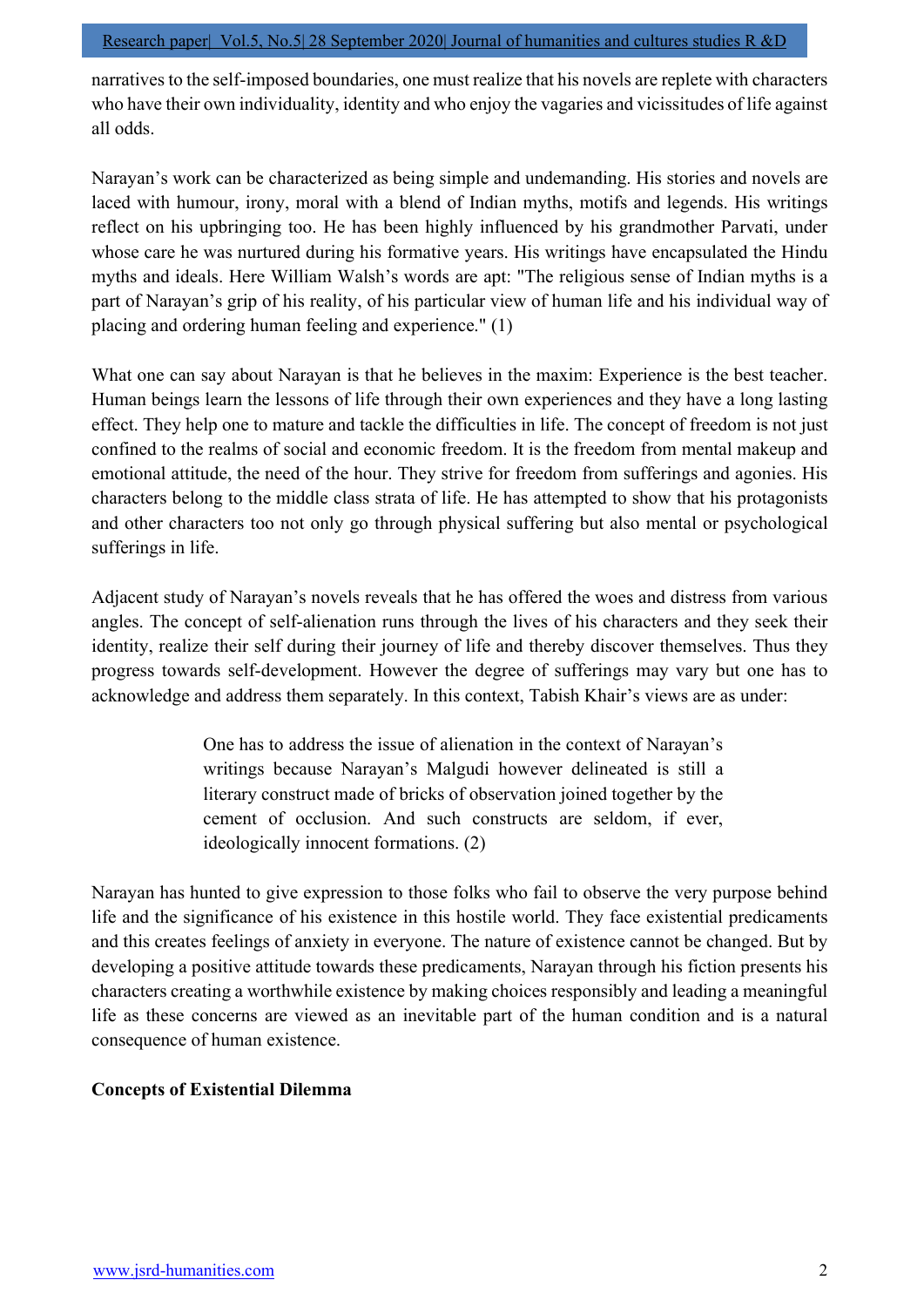Existential matters are as ancient as manhood. Merging the two strands of thoughts of existentialism and affirmative psychology, one can face any challenges or situations in life. What is important is not the challenges people come across but how people respond to them and with the right attitudes they are likely to overcome these challenges.

G. W. G. Hegel, a noted German philosopher of the 19th century is considered to be the first philosopher to present the term 'alienation' as an important philosophical concept. Alienation is one of the greatest problems confronting modern man and it has a positive meaning. Sean Sayers thinks likewise and states: "Although alienation results in fragmentation of people, it also means that individuality, subject and freedom develop. It is a necessary stage in the process of self-development and self-realization." (3)

Individuality is the projection of self. Self-image casts and transforms self – identity. One's identity is rooted in the culture in which one lives and hence the alienation from the culture leads to the loss of one's socio-cultural identity. The individual's alienation from the society is the manifestation of his quest for the assertion of his identity. The identity of the person may be established on evidences. A person knows his identity by means of what John Locke calls it 'consciousness' and it is this consciousness that constitutes personal identity.

The problem of individual identity has a complexity in its different manifestations. Psychologists and philosophers come across the predicament of modern life and man and found in both traits of deep-rooted anxiety, alienation and absurdity.

M. K. Naik writes that Narayan is primarily preoccupied with man's filling of the life-role entrusted to him by tradition and environment. In Narayan's world human beings are strange indeed!! The following words reveal his power of thinking:

> The impact of life, the material and substance of our thought are the same everywhere, in any state, traditionally Indian. In the Ramayana, the *Mahabharata* and the *Puranas* the values remain the same in every village. A stage full of characters is presented by the narrator. His characters are limited in variety and simpler by nature. Hence the inhabitants of the fictional world are bound by the fact that they are human beings prone to commit errors. Even intelligent and precocious characters are shown to commit blunders because they are mortals. (4)

As David E. Cooper points out: "Value, in the special sense is something a person places not upon the actions and goals, which he authentically adopts, but upon those which he sees demand of him by others. The pursuit of these latter goals or values is then described as alienated." (5)

In most of Narayan's stories, the hero is almost the other. That may be religion, society, parents, husband, wife or lover. But the protagonist continues to draw his identity by reference to this other. The impact of the themes like the East-West encounter, marital discord, death, self-deception etc.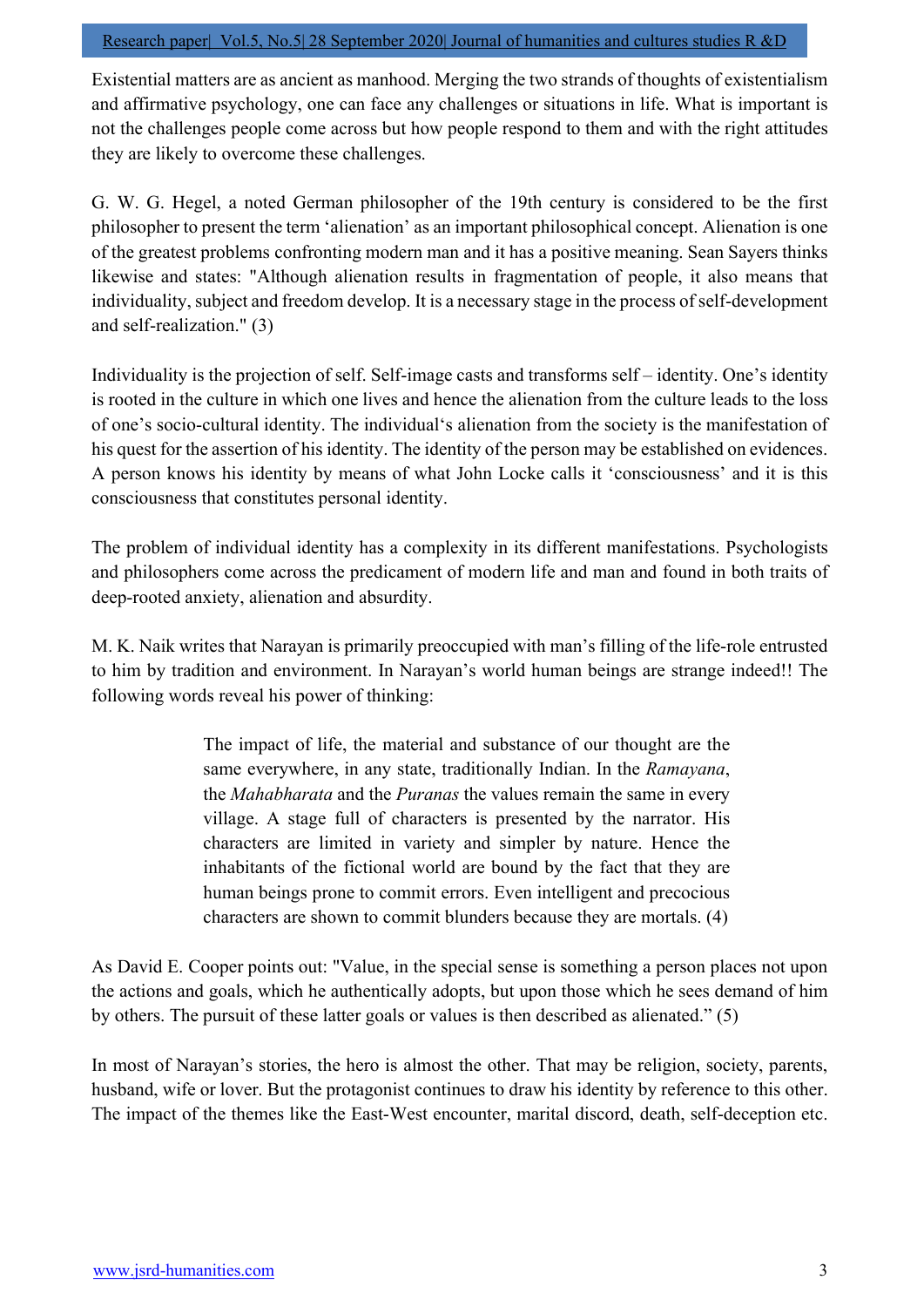#### Research paper| Vol.5, No.5| 28 September 2020| Journal of humanities and cultures studies R &D

has penetrated deep in to the Indian ethos. The belief that the novelist of the pre-independence period to a larger extent dealt with the external climate and not the climate of the mind is not justifiable. However, it is far from truth to state that the Indian novelists did not deal with the crisis of identity. They are concerned not only with the milieu but also with their self-consciousness. The characters are encouraged to experience their life and particularly their relationships more deeply. Narayan in all his novels focuses on human relationships, their emotions, and their experience in life.

Malgudi, the fictional town of R. K. Narayan has characters whose existence is immortal and they have their kinship with all humanity. His approach to the subject matter is always marked by intellectual inspirations. His artistic excellence lies in his authentic explorations and straightforward manner. Narayan's novels are teemed with consciousness in human relationship. K. N. Sinha rightly observes: "R. K. Narayan is keenly aware of the fundamental irremediable incongruities which life and world are confronting us." (7)

We do find Narayan's characterization commendable. His novels are full of variety of characters. All kinds of characters, both fair and foul are present in his novels. The real greatness lies in the realistic presentation of the whims and fancies of the character, the ironic implication giving ample opportunity to present the fears, frustration, happiness, unhappiness defeat and triumphs of the middle class men and women. The element of conflict between the traditional values and modern outlook towards human relationship is clearly evident.

H. L. Williams has pointed out the presence of several aspects of alienation in the novels of R. K. Narayan as: "The young quarrel with the old, leave Malgudi for England or America, eat beef and many foreigners return to vex and haunt and cruelly or comically disturb the pools of Malgudi." (8)

Narayan analyses the condition of the alienated individual with social, psychological and philosophical insight. He explores the psychological implications of human behaviour. The malaise of the modern man has gone out of proportion and the need of the hour is to think positively and face the crisis boldly. He says that when a man comes to realize that he is solely responsible for his decisions and destiny, he feels unnerved.

In Kierkegaard calls it 'anguish in the face of freedom', this situation to Sartre, "freedom is absolute and a man can look inward." According to the existential theory, defying the reality with its sorrows, pain guilt, and loneliness offers "existential catharsis". This philosophy of existence strikes a profound note on the essentials of life which are the predicaments of human existence.

Narayan first created a small town of Malgudi, which provided a setting for all the novels and stories during his literary career of six decades. It is this search for the essentials and for a peaceful coexistence, his characters experiencing oneself the existential predicaments with grit and determination find a path--an existential way to self-discovery.

Narayan's fictional world addresses the existential concerns like lack of freedom, sense of loneliness and alienation- introspection-search for one's identity-self-realization in a subtle way. One cannot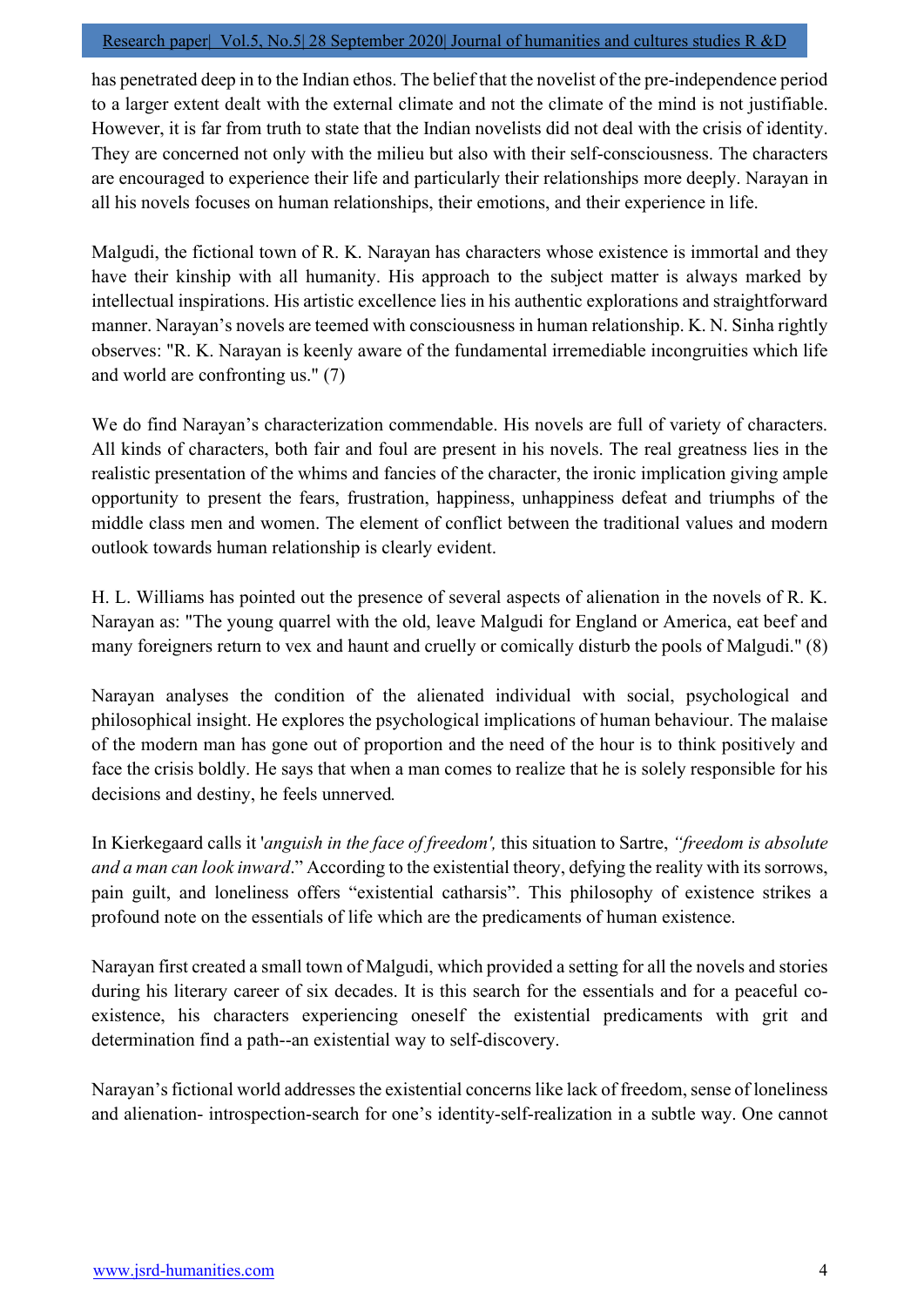overlook the development of majority of his protagonists; especially correspond outwardly to the existential of self-estrangement/alienation. (David Cooper). Angst, anxiety, alienation, etc. stems from the realization of one's existential freedom to a remarkable degree and it is a natural consequence of existence. In his stories, Narayan touches upon the emotions of the protagonists. They too assert their individuality and in search for their identity. They too experience conflict with the society and face crisis. Narayan aims to identify and enhance the human strengths and virtues that make life worth living for the individual development.

# Fables of R.K. Narayan and their Existential Interpretation

Narayan enjoys writing a short story because it does not require a long consistent effort or a minutely worked out detail like a novel. He says that he cannot utilize his experiences in novels, as they are most of the time centralized on a major theme. The short story, he says affords a writer a welcome diversion from the hard work put in a novel. While unveiling his characters, he gives the reader an insight in to the character's mind and brings out the unrecognized pathos so often found in the common man.

He relied upon the living characters rather than the imaginary ones. His caricatures are real. In literature, a caricature is a description of a person using exaggeration of some characteristics and over simplification of others but is actually the depictions of real life people.

The cover page of the book of *Malgudi Days* has the illustrations of the rustic characters. His youngest brother R. K. Laxman, known for his distinct illustrations in several books, newspapers, also had illustrated for Malgudi stories in The Hindu in the beginning. He said in one of his interviews that he was the first one to listen to Narayan's stories. Narayan would ask him to read them and solicit for his opinion. R. K. Laxman's illustrations enriched and highlighted Narayan's characters.

The caricature of the people at the foot of the statue includes a street vendor, an old man and two others; they are engaged in conversation. Each story stands out for its simplicity, innocence and has captured the Indianness. His real greatness lies in his realistic presentation of the will, temperament and attitude of his characters. Even his use of irony does not distort the originality of his characters.

The term characterization was introduced in Mid-Nineteenth century. Aristotle promoted the primacy of plot over characters that are a plot driven narrative. Characterization is an essential ingredient of a story.

C. V. Venugopal observes and states about Narayan : "His success lies in individualizing his characters. "His strength of characterization lies rather in his thorough and close observation of life's little incidents, a healthy sense of humour … and more than in his ability to bring a character to life with a few deft strokes of pen." (9)

Uma Parmeswaran argues: "There is no overwhelming moral communication communicated in his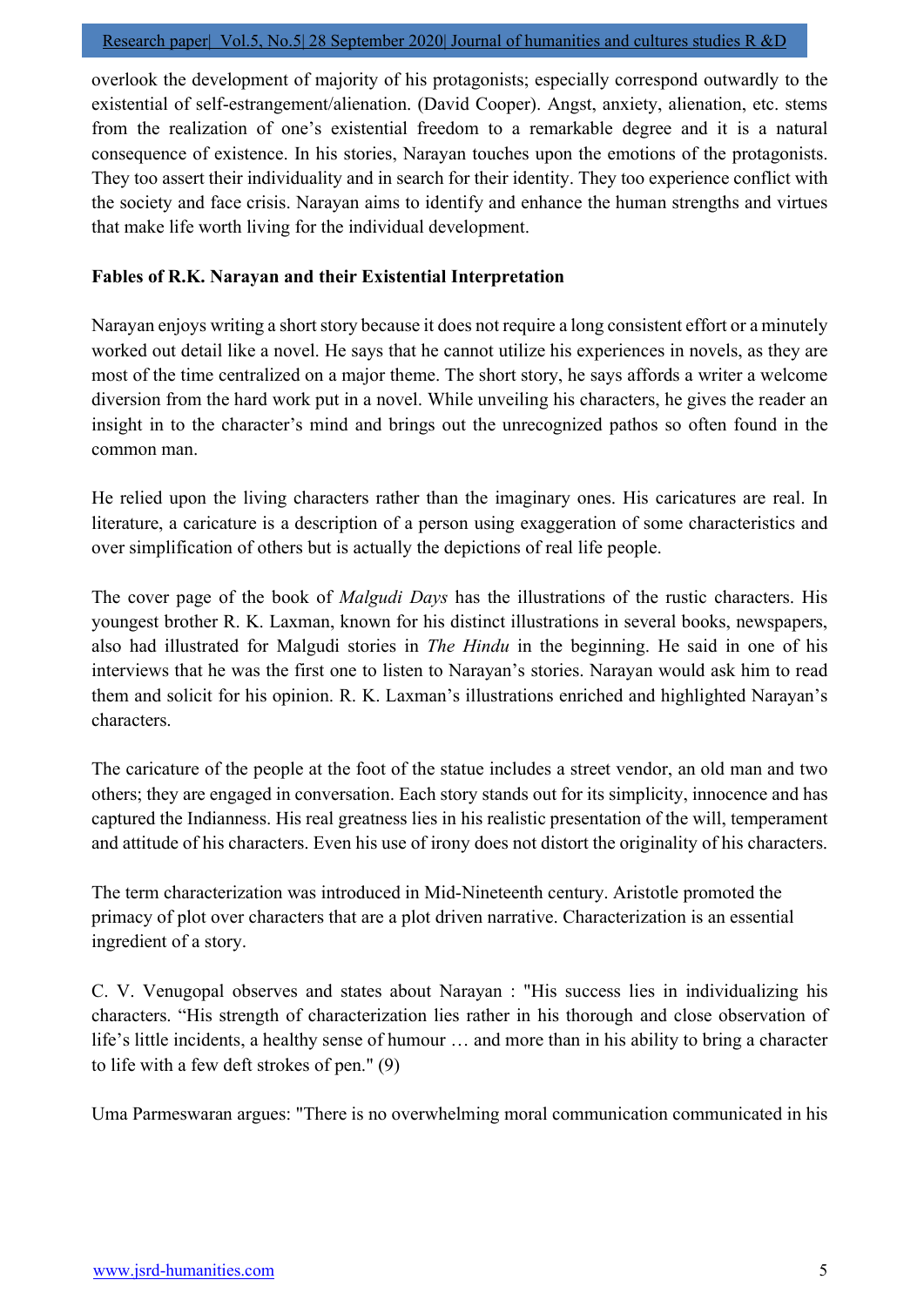stories. He is not passionately concerned with any social or spiritual ideal. He has no open-sesame password to salvation. He is seldom more than a story-teller." (10)

But Narayan has always focused on character. According to him if his personality comes alive, then the rest is easy for him. These are the words of Narayan and he is indeed a master of the art of characterization. He just records his observations with a rare artistic detachment. He does not give any moral views or personal views in his novels or stories. He grasps the psychological essence of his characters and probes into their minds.

Narayan's sense of irony, his deep religious sensibility, his humour, his consciousness of the significance of everyday occurrences, and his belief in a Hindu vision of life are all revealed in his stories. His characters pass through a crisis of spirit or circumstances. Almost invariably the central character faces some kind of crisis and resolves it or lives with it. Despite difficulties in life, his characters face them with fortitude.

He attaches great importance to human emotions and human relationships. Through his characters, he presents emotions like fear, frustration, failure, grief, guilt, anger etc; in his stories. In his stories even the beauty of the surroundings is evident. He has described a garden, a hut, marketplace, a cinema hall, or a wayward railway station in a lucid manner.

He draws a very vivid picture of the lives of those involved, be it a snake charmer, a domestic help, a celebrity singer, an astrologer, people travelling together in a railway coach or a pickpocket. During the war, Narayan did not publish any full-length novel except *The English Teacher*, which was autobiographical in nature. From 1939 to 1945, after his wife's death, Narayan had plunged in to despair. However, it is a mistake to think that the creative muse of Narayan was lying absolutely mute during those years. He contributed short stories to *The Hindu* and his own short-lived quarterly journal Indian Thought. He paints, objectively both sides of the picture and makes a thorough analysis of the characters that are erring mortals and essentially human beings. He accepts life as it is and covers a wide range that encompasses every aspect of life and every variety of character.

Out of the Thirty two stories from the *Malgudi Days*, I would like to throw light on few characters in the following stories: Forty-Five a month, Out of Business, The Martyr's Corner, Iswaran, Like the Sun.

The characterization in the following short stories is appropriate to the medium and we get a good glimpse into the lives of the people Narayan decides to talk about. He has presented various emotions through them.

# Forty Five a Month

Forty Five a Month presents a picture of hope, anxiety, and despair of Shanta growing up without having any amenities and the simple pleasures of life. She gets excited and thrilled for her father has promised to take her to the cinema. Shanta becomes restless and is not able to stay in the class any longer. The day's activity comprises clay- modeling, music drill, writing alphabets and number.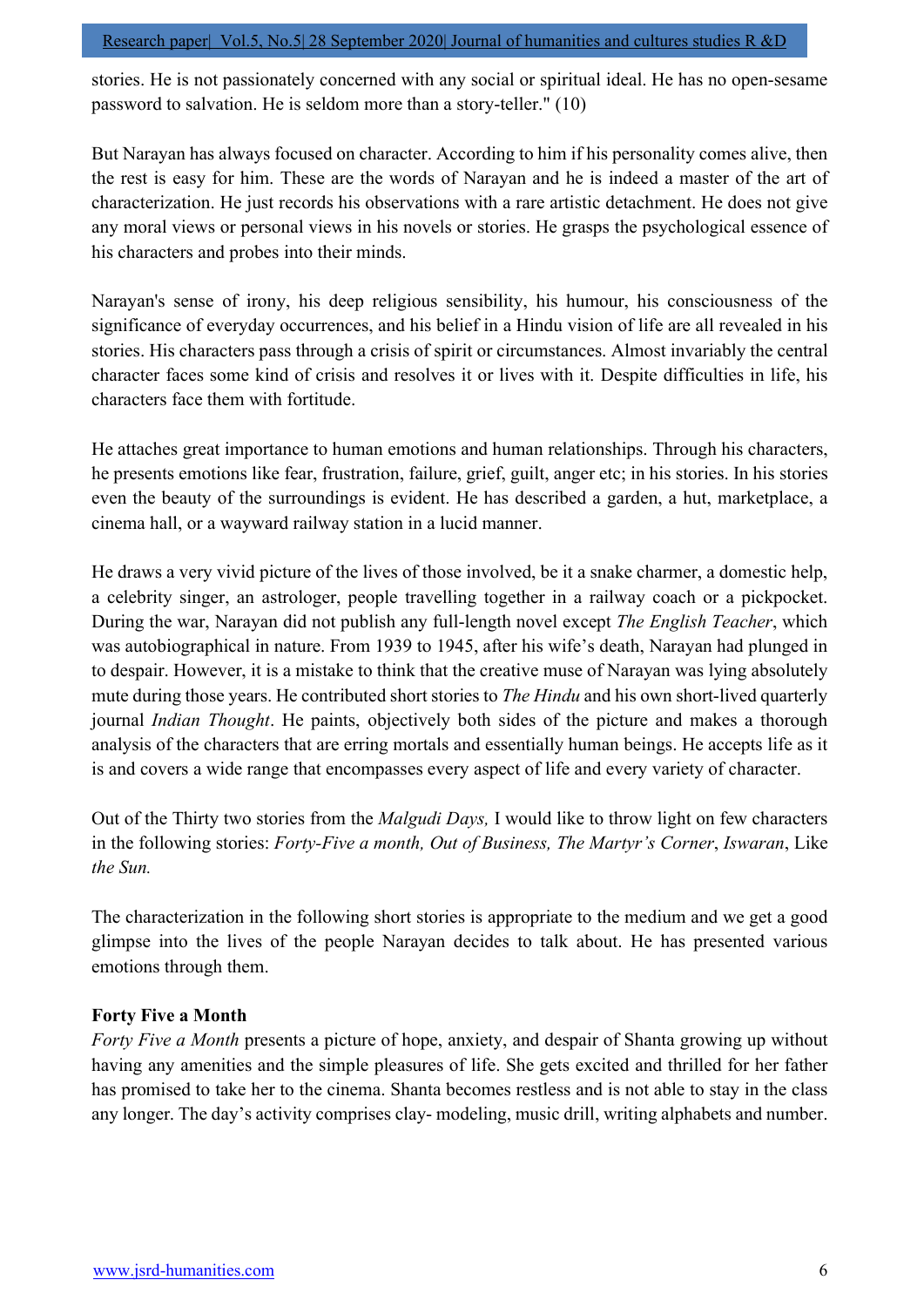#### Research paper| Vol.5, No.5| 28 September 2020| Journal of humanities and cultures studies R &D

She had completed everything. She was cutting the coloured paper and was losing her patience. She waited for the bell to ring and waited for the teacher to instruct them to go home. As soon as the teacher said, "Now you may all go home," or put away the scissors and take up your alphabets--- Shanta was impatient to know the time and asked her friend sitting next to her, Is it five now? "May be, she replied. Or is it six? ''I don't think so, her friend replied because night comes at six. 'Do you think it is five? ''Yes!''Oh I must go. My father will be back at home now. He has asked me to be ready at five. He is taking me to the cinema this evening. I must go home. (MD p. 74)

With countless confidence Shanta runs home early and gets ready wearing her favourite dress. Her hope begins to dwindle as it gets dark. Tired of waiting for her father, she goes to sleep clinging to a ray of hope that at any moment he might come and take her out. Shanta's mother tells Venkat Rao when he comes home late: "She wouldn't even change her frock thinking that any moment you might be coming and taking her out. She hardly ate any food and wouldn't lie down for fear of crumpling her dress."(MD79) Shanta's anxiety and unhappiness is revealed here.

# Out of Business

Rama Rao, in the story *Out of Busines,s* suddenly found himself on the streets when the gramophone company collapsed in which he was working. His family adopted various measures to be economical. They sacrificed their luxuries which they had enjoyed once upon a time. He sent out a dozen applications a day and wore his feet out looking for employment. His frustrations were at the peak is revealed in the following narration:

> He sent his card in and asked. 'I wonder sir', if you could do something for me. My business is all gone through no fault of my own. I shall be grateful if you can give me something to do in your office … What a pity Rama Rao! I am awfully sorry, there is nothing at present. If there is an opportunity I will certainly remember you. (MD 81)

Rama Rao lay in bed and spends restless nights. His only source of income was the rent they were receiving for their house. He came across the journal 'The Captain' and would solve the crossword puzzle week after week but it proved futile. In *despair*, one fateful day he realized that there is no going back. He would end his life. All the losses, frustration, disappointments of his life came down on him with renewed force. He felt that life is not worth living. Wife, children… nothing mattered. He lay across the lines. But to his dismay, not a single train passed that way. He discovered that a goods train had derailed. He went back to his wife who was waiting for him anxiously…He realized that God had been merciful to him. He learnt a lesson. He decided to face the ups and downs in life with fortitude and decided to never to give up hope.

# The Martyr's Corner

The Martyr's corner emulates the upsurge and reduction in the affluences of the food vendor Rama. He sells food on a street corner that is strategically located. The business is good and husband and wife live in perfect harmony. He has a steady clientele but one day riots erupt in his corner of the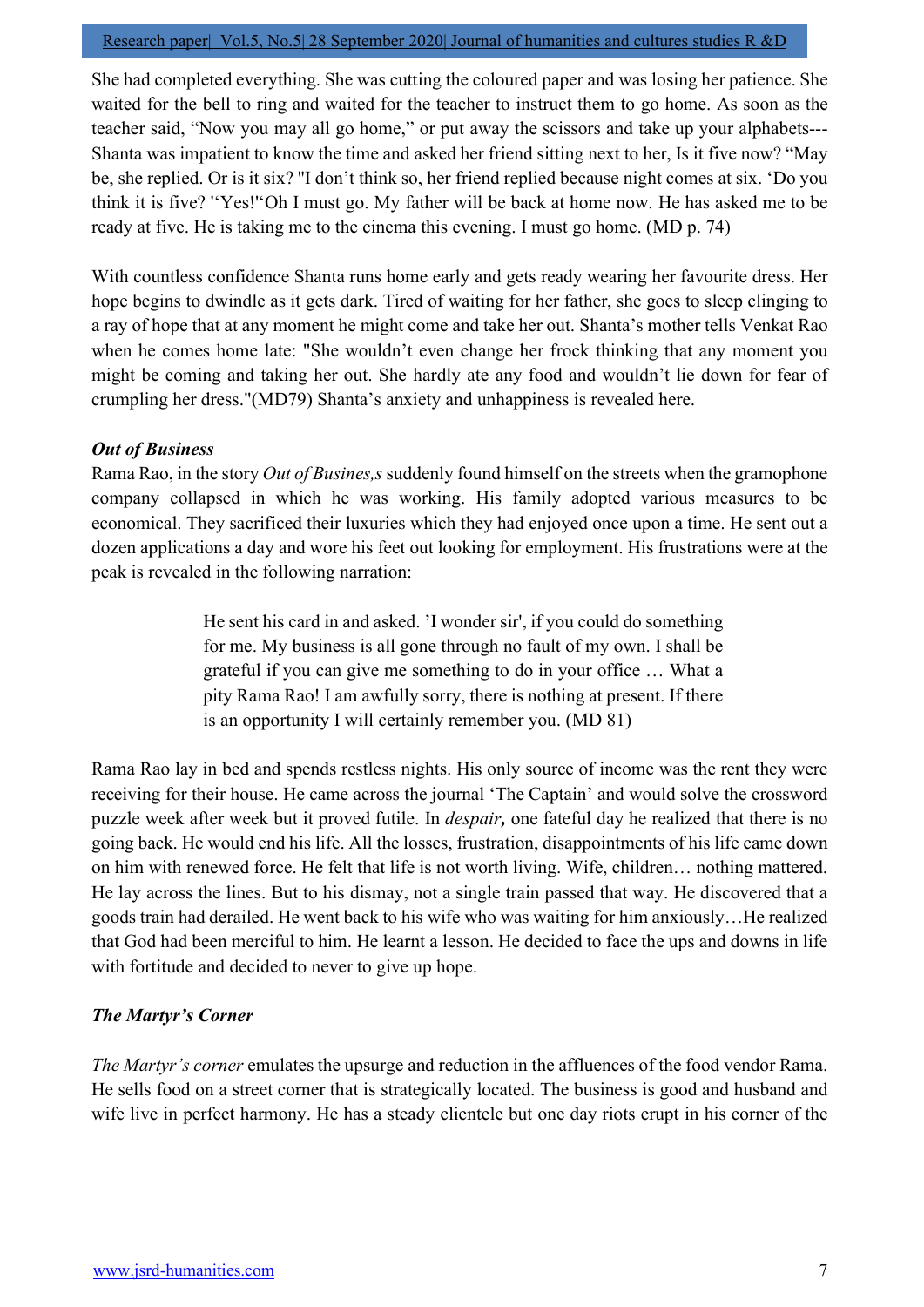world and change the life for him and his wife forever. His food was so good that even a confirmed dyspeptic could not pass by without throwing a look at his 'assortment of edibles' and feel the taste of it. He became popular in no time. Cinema crowd formed the biggest part of his clientage. He made a good profit every day. But such security is unattainable in human life.

 One night hasty, a babbling crowd gathered at the popular corner. There was a quarrel and fighting over something. It became a political issue. The police intervened and opened fire. Many people died. The 'spot' was cordoned off. People collected enough money to set up a stone memorial and decorated it with ornamental fencing and flowerpots. It became a Martyr's corner'. Rama's business was finished. At times, external circumstances overturn previously happy lives and characters are not in control of their destiny. Such insecurity is encountered in human life. Rama is forced to become a waiter when his life starts on a downward spiral after his "old spot" was taken up by a statue. The character is so universal that one could even identify a person like Rama struggling to survive in this bad world.

Once a hotel owner himself he had to line up for a job outside a restaurant. It is indeed a change of fortune. In this story there is pathos and it also showed that in the present society politicians do veil their power overnight and the poor bear the brunt of their threat and corrupt practices. 'The health officer no doubt came and said, "You must put all this under a glass lid, otherwise I shall destroy it all someday…Take care!" (MD 114)

## Iswaran

In India, we seem to have very little tolerance for failure. A carefree college student, who after repeated attempts in the story, flunks his 12th board examination for the tenth time. He wanted to continue but his parents lost all interest in his examination. Though he bragged about outwardly but inwardly he was a desperado. He was longing and praying for success. He felt that fate seem to have isolated him from his fellow-beings in every respect. He was in a state of depression and was extremely unhappy. He watched the same film twice just to be away from this bitter world. The first time he saw he was lost in that film world. Second time when he saw, he knew that all the boys who had come to celebrate their success would rag him, ridicule him and would have mirthful faces the moment the lights went up. He was thoroughly dejected. He desperately thought of a solution. He writes a suicide note to his father before proceeding to the river to drown himself. The following thought, which came in to the mind of, this youngster is as follows: "I am not fit to live. A fellow who cannot pass an examination…" (MD p. 48)

He had not even checked his results at the Senate House. He decides to check his result on his way to the Sarayu River. He discovers that he has passed with a second class. He goes insane at the shock of joy and does not believe in himself. The ironic double twist in the story leaves the reader shellshocked. This story rings true for many youngsters in India even today.

# Like the Sun

Sekhar, a geography teacher of the school is thinking about Truth. He feels that truth is like the Sun.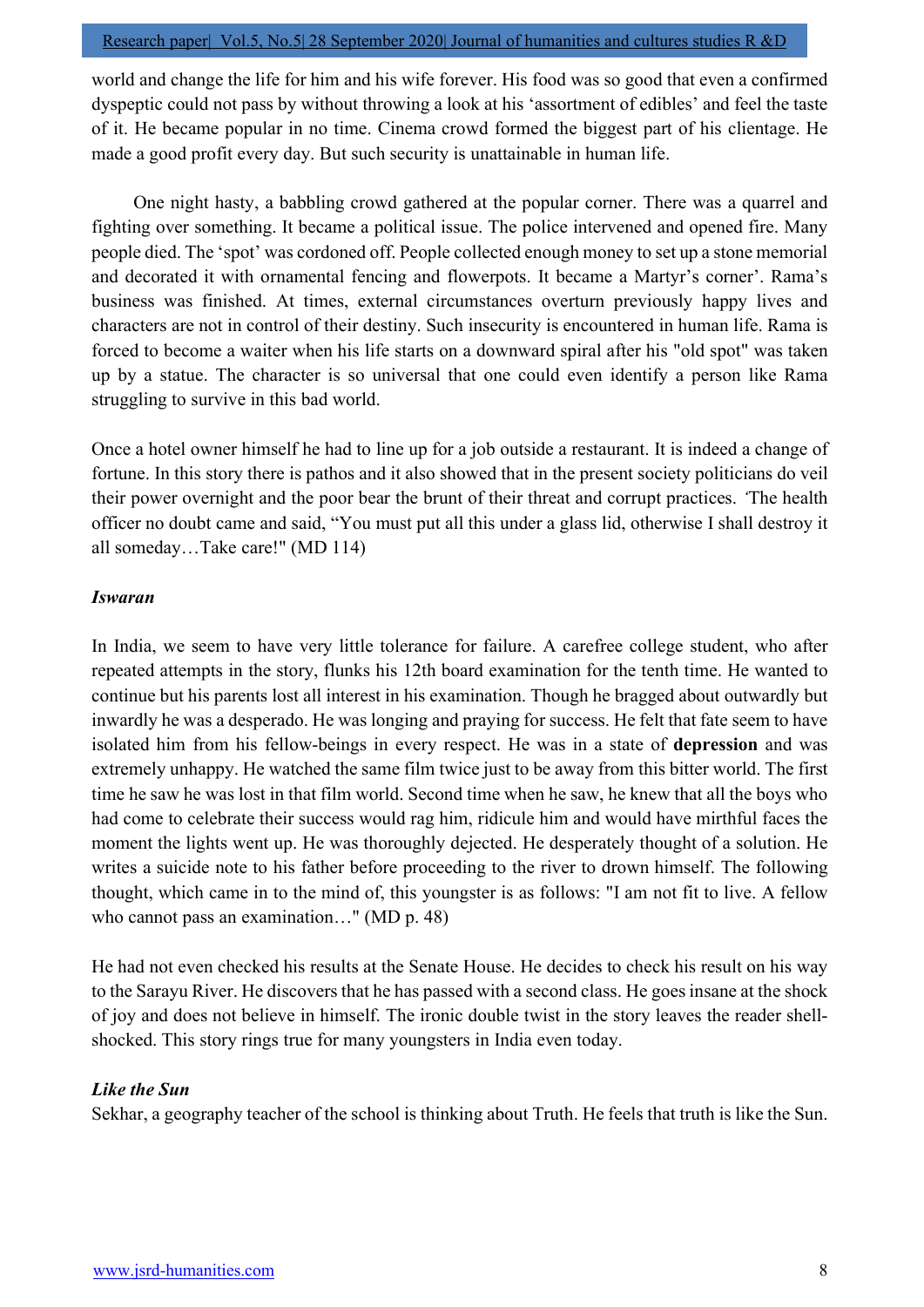#### Research paper| Vol.5, No.5| 28 September 2020| Journal of humanities and cultures studies R &D

Just like one cannot look directly at the Sun, one cannot look into one's eyes if he is not telling the truth. He realizes that morning that the essence of human relationship consists in fortifying truth. He decides to spend at least one day telling only the truth. He feels life is not worth living if one does not set apart a unique day for telling truth. He tells his wife that the breakfast she has made is not good. One of the teachers in his school informs him that some common friend they know had died. Sekhar does not feel sad and bluntly responds to him that the man was selfish and mean. The headmaster invites Sekhar to his house. He knows that Sekhar has a good taste in music and he wants Sekhar to listen to his singing. Here, the headmaster actually seeks for an identity. He always desired to have good vocal chords to be given by God. The following words reveal his desperation: "Rather a surprise for you isn't it? Asked the headmaster. "I've spent a fortune on it behind closed doors…. God hasn't given me a child but at least let him not deny me the consolation of music." (12)

Sekhar listens to the headmaster sing. His head throbs with the medley of sounds blasting into his ear-drums. The singing is terrible and he is afraid to tell the truth. If he tells, he may be removed out from his job as he remembers that he will only tell the truth that day. In return, the headmaster tells Sekhar that he can have extra time to grade some test papers.

The headmaster asks Sekhar his opinion. Sekhar asks him if he can permit him to answer that question the next day. The headmaster insists that he gives his frank opinion immediately. Sekhar tells him that his singing is not good. The headmaster appreciates him for being honest and he is glad that he that he does not have to pay the music teacher but he tells Sekhar to handover hundred papers after checking. He warns him that it will be scrutinized by him. Narayan has linked irony with human psychology. It is rightly said by Hillaire Belloc: "It is the nature of irony that it should avenge the truth….Irony has the quality about it that like some fiery sword it cannot be used with any propriety save in God's purpose." (13)

Although R.K. Narayan delineates the cruel circumstances of life in India, he portrays individuals with remarkable resilience to triumph over every adversity. All forms of social injustice: discrimination, prejudice, etc are highlighted. Yet the human spirit conquers everything. His short stories were adapted by the late actor-director Shankar Nag in to a television series, bearing the same name *Malgudi Days*. It was shot in the village of Agumbe in Karnataka. The stories of children written by him exemplify the truth .They see all that the adults do which they are forbidden to do. They are keen observers and they emulate them. Hence, Narayan conveys this message that children should be treated normally and given their individuality and adults should correct each other.

# Conclusion

In conclusion, it is clearly presented the five types of existential angsts, the protagonists in each of Narayan's short stories face which are the recurrent themes of human existence. The predicaments, the inner conflict intensifies as the stories progresses. The characters in the short stories go through an existential crisis. He possesses a rare psychological insight into the human mind and has a mastery over the inner lives of the characters. He brilliantly portrays every character tackling the inevitable vicissitudes of life and very subtly evinces that these existential situations are essential